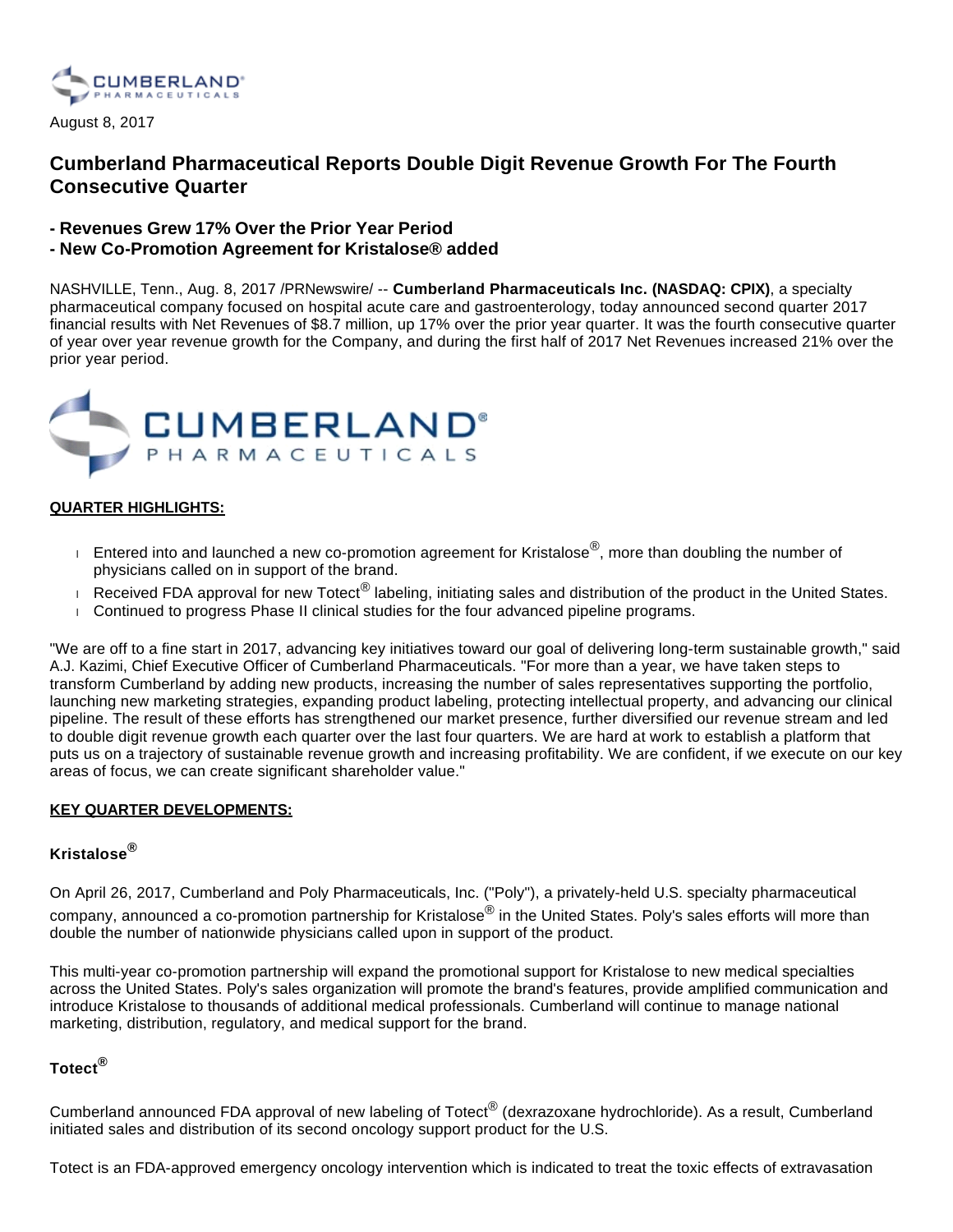associated with anthracycline chemotherapy. Extravasation occurs when an injected medicine escapes from the blood vessels and circulates into surrounding tissues in the body causing severe damage and serious complications. Totect can limit such damage without the need for additional surgeries and procedures, enabling patients to continue their essential anti-cancer treatment.

Totect is the second product to emerge from Cumberland's strategic alliance with the Clinigen Group plc. Cumberland is responsible for all marketing, promotion, and distribution of the brand in the United States, while Clinigen manages the manufacturing and regulatory activities for the product.

## **FINANCIAL RESULTS:**

**Net Revenue:** For the three months ended June 30, 2017, net revenues were \$8.7 million, a 17% increase compared to \$7.4 million for the prior year period. Net revenue by product for the three months ended June 30, 2017, included \$2.9 million for Kristalose<sup>®</sup>, \$2.1 million for Ethyol<sup>®</sup>, \$1.7 million for Acetadote<sup>®</sup> (including the brand and Company's Authorized Generic) \$1.1 million for Caldolor<sup>®</sup>, \$0.4 million for Omeclamox<sup>®</sup>-Pak, and \$0.3 million for Vaprisol<sup>®</sup>.

**Operating Expenses:** Total operating expenses for the three months ended June 30, 2017 were \$10.3 million, compared to \$7.5 million during the prior year period. The primary reasons for this increase were the additional cost of goods sold and royalty expenses associated with the growth in sales.

**Earnings:** Net income (loss) for the second quarter 2017 was \$(5.2) million or \$(0.32) per diluted share, compared to \$(0.05) million or \$0.00 a share for the prior year period. This difference was impacted by a non-cash charge to taxes associated with an increase in the valuation allowance for the Company's deferred tax assets.

Adjusted Earnings (loss) for the second quarter were \$(0.7) million or \$(0.05) per diluted share, compared to \$0.7 million or \$0.04 per diluted share for the prior year period. The definition and reconciliation of Adjusted Earnings (loss) to net income (loss) is provided in this release.

**Balance Sheet:** At June 30, 2017, Cumberland had \$49.0 million in cash and marketable securities, including approximately \$34.6 million in cash and equivalents. Total Assets at June 30, 2017 were \$87.8 million. Total Liabilities were \$21.3 million, including \$6.7 million outstanding on the Company's revolving line of credit, resulting in Total Shareholder's Equity of \$66.7 million.

Cumberland also has approximately \$44 million in tax net operating loss carryforwards, resulting from the prior exercise of stock options.

#### **Conference Call and Webcast**

A conference call and live Internet webcast will be held on Tuesday, August 8, 2017 at 4:30 p.m. Eastern Time to discuss the Company's second quarter 2017 financial results. To participate in the call, please dial 877-303-1298 (for U.S. callers) or 253-237-1032 (for international callers). A rebroadcast of the teleconference will be available for one week and can be accessed by dialing 855-859-2056 (for U.S. callers) or 404-537-3406 (for international callers). The Conference ID for the rebroadcast is 48389040. The live webcast and rebroadcast can be accessed via Cumberland's website at [http://investor.shareholder.com/cpix/events.cfm.](http://investor.shareholder.com/cpix/events.cfm)

#### **About Cumberland Pharmaceuticals**

**Cumberland Pharmaceuticals Inc.** is a specialty pharmaceutical company focused on the delivery of high-quality prescription brands to improve patient care. The Company develops, acquires, and commercializes brands for the hospital acute care, gastroenterology, and oncology market segments.

The Company's portfolio of FDA approved brands includes:

- **Acetadote<sup>®</sup> (acetylcysteine) Injection, for the treatment of acetaminophen poisoning;**
- **Caldolor®** (ibuprofen) Injection, for the treatment of pain and fever;
- **Kristalose®** (lactulose) for Oral Solution, a prescription laxative, for the treatment of chronic and acute constipation;
- **Omeclamox®-Pak**, (omeprazole, clarithromycin, amoxicillin) for the treatment of Helicobacter pylori (H. pylori) infection and related duodenal ulcer disease;
- *Naprisol<sup>®</sup> (conivaptan***)** Injection, to raise serum sodium levels in hospitalized patients with euvolemic and hypervolemic hyponatremia;
- **Ethyol®** (amifostine) Injection, for the reduction of xerostomia (dry mouth) in patients undergoing post-operative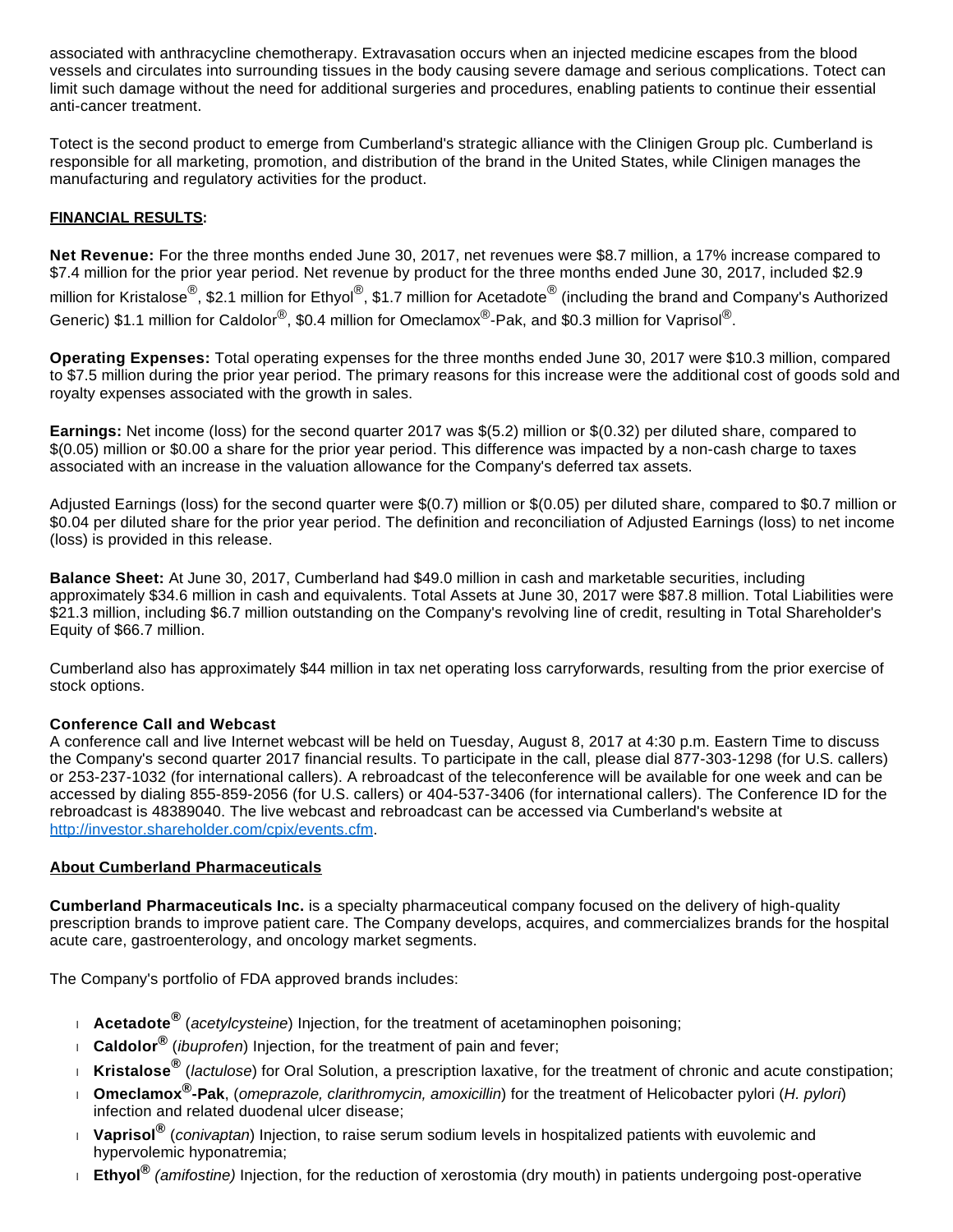radiation treatment for head and neck cancer and the renal toxicity associated with the administration of cisplatin in patients with advanced ovarian cancer;

 **Totect®** (dexrazoxane hydrochloride) Injection, for emergency oncology intervention, to treat the toxic effects of anthracycline chemotherapy in case of extravasation (drug leakage from the bloodstream into the tissues).

Cumberland's pipeline of product candidates includes:

- **Hepatoren<sup>®</sup> (***ifetroban***)** Injection, a Phase II candidate for the treatment of critically ill patients suffering from liver and kidney failure associated with hepatorenal syndrome ("HRS");
- **Boxaban®** (ifetroban) oral capsules, a Phase II candidate for the treatment of asthma patients with aspirinexacerbated respiratory disease ("AERD");
- **Vasculan™** (ifetroban) oral capsules, a Phase II candidate for the treatment of patients with the systemic sclerosis (SSc) form of autoimmune disease;
- **Portaban™** (ifetroban) oral formulation, a Phase II candidate for the treatment of patients with portal hypertension associated with liver disease;
- **Methotrexate** (methotrexate) Injection, an approval submission candidate for the treatment of active rheumatoid, juvenile idiopathic and severe psoriatic arthritis, as well as severe disabling psoriasis.

For more information on Cumberland's approved products, including full prescribing information, please visit the individual product websites, links to which can be found on the Company's website [www.cumberlandpharma.com.](http://www.cumberlandpharma.com/)

# **About Acetadote® (acetylcysteine) Injection**

Acetadote, administered intravenously within 8 to 10 hours after ingestion of a potentially hepatotoxic quantity of acetaminophen, is indicated to prevent or lessen hepatic injury. Used in the emergency department, Acetadote is approved in the United States to treat overdose of acetaminophen, a common ingredient in many over-the-counter medications. Acetadote is contraindicated in patients with hypersensitivity or previous anaphylactoid reactions to acetylcysteine or any components of the preparation. Serious anaphylactoid reactions, including death in a patient with asthma, have been reported in patients administered acetylcysteine intravenously. Acetadote should be used with caution in patients with asthma or where there is a history of bronchospasm. The total volume administered should be adjusted for patients weighing less than 40 kg and for those requiring fluid restriction. To avoid fluid overload, the volume of diluent should be reduced as needed. If volume is not adjusted, fluid overload can occur, potentially resulting in hyponatremia, seizure and death. For full prescribing information, visit [www.acetadote.com](http://www.acetadote.com/).

# **About Caldolor® (ibuprofen) Injection**

Caldolor is indicated in adults and pediatric patients for the management of mild to moderate pain and management of moderate to severe pain as an adjunct to opioid analgesics, as well as the reduction of fever. It was the first FDA-approved intravenous therapy for fever. Caldolor is contraindicated in patients with known hypersensitivity to ibuprofen or other NSAIDs, patients with a history of asthma or other allergic type reactions after taking aspirin or other NSAIDs. Caldolor is contraindicated for use during the peri-operative period in the setting of coronary artery bypass graft (CABG) surgery. Caldolor should be used with caution in patients with prior history of ulcer disease or GI bleeding, in patients with fluid retention or heart failure, in the elderly, those with renal impairment, heart failure, liver impairment, and those taking diuretics or ACE inhibitors. Blood pressure should be monitored during treatment with Caldolor. For full prescribing information, including boxed warning, visit [www.caldolor.com](http://www.caldolor.com/).

# **About Kristalose® (lactulose) Oral Solution**

Kristalose is indicated for the treatment of acute and chronic constipation. It is a unique, proprietary, crystalline form of lactulose, with no restrictions on length of therapy or patient age. Initial dosing may produce flatulence and intestinal cramps, which are usually transient. Excessive dosage can lead to diarrhea with potential complications such as loss of fluids, hypokalemia and hypernatremia. Nausea and vomiting have been reported. Use with caution in diabetics. Kristalose is contraindicated in patients who require a low-galactose diet. Elderly, debilitated patients who receive lactulose for more than six months should have serum electrolytes (potassium, chloride, carbon dioxide) measured periodically. For full prescribing information, visit [www.kristalose.com](http://www.kristalose.com/).

# **About Omeclamox® -Pak (omeprazole, clarithromycin, amoxicillin)**

Omeprazole is an antisecretory drug, which works by decreasing the amount of acid the stomach produces. Clarithromycin and amoxicillin are antibacterial drugs, which inhibit the growth of bacteria allowing the stomach lining to heal. Omeclamox-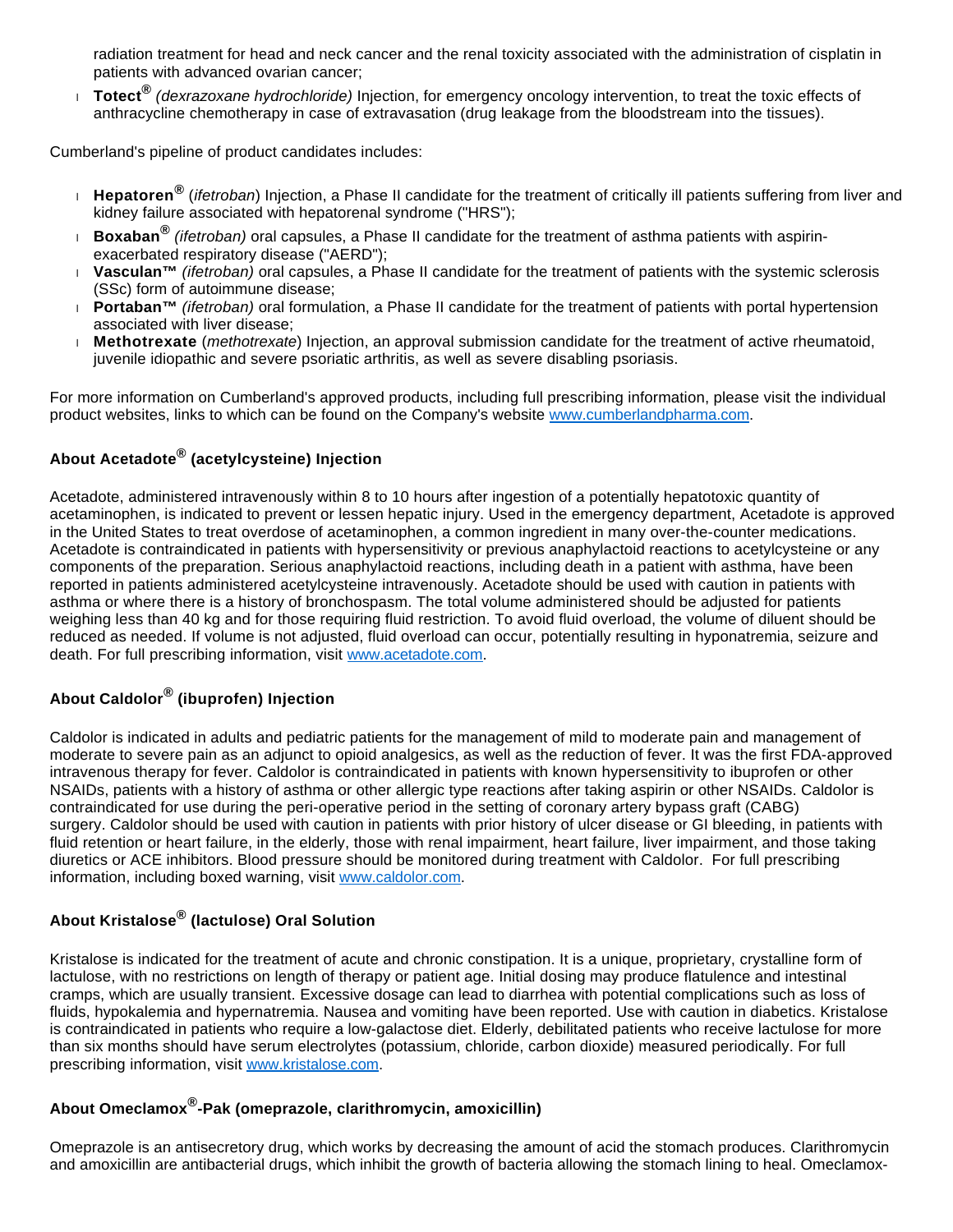Pak is contraindicated in patients with a history of hypersensitivity to omeprazole, any macrolide antibiotic or penicillin. The safety and effectiveness of Omeclamox-Pak in the pediatric population has not yet been established. Omeclamox-Pak was approved by the U.S. Food and Drug Administration in 2011. For full prescribing information, visit [www.omeclamox.com.](http://www.omeclamox.com/)

## **About Vaprisol® (conivaptan hydrochloride) Injection**

Vaprisol is an intravenous treatment for hyponatremia used in the critical care setting. Hyponatremia is an electrolyte disturbance in which sodium ion concentration in blood plasma is lower than normal. This can be associated with a variety of critical care conditions including congestive heart failure, liver failure, kidney failure and pneumonia. The product is a vasopressin receptor antagonist that raises serum sodium levels and promotes freewater secretion. Vaprisol was approved by the U.S. Food and Drug Administration in 2005 for euvolemic hyponatremia and in 2007 for hypervolemic hyponatremia. For full prescribing information, visit [www.vaprisol.com](http://www.vaprisol.com/).

# **About Ethyol® (amifostine) Injection**

Ethyol is indicated to reduce the cumulative renal toxicity associated with repeated administration of cisplatin in patients with advanced ovarian cancer. It is indicated to reduce the incidence of moderate to severe xerostomia in patients undergoing post-operative radiation treatment for head and neck cancer, where the radiation port includes a substantial portion of the parotid glands.

## **About Totect® (dexrazoxane) Injection**

Totect is an anthracycline extravasation agent approved by the United States Food and Drug Administration. Anthracyclines are used to treat many types of cancer and are among the most common cancer therapies.

Anthracycline extravasation occurs when there is accidental leaking of the intravenously-administered medication into the surrounding tissues. Anthracycline extravasation can result in serious complications for cancer patients including tissue necrosis with skin ulceration. In addition to tissue damage, an anthracycline extravasation may cause damage to the nerves, tendons, muscle, and joints. For more information please visit [www.totect.com](http://www.totect.com/).

## **About Cumberland Emerging Technologies (CET)**

Cumberland Emerging Technologies, Inc. ([www.cet-fund.com](http://www.cet-fund.com/)) is a joint initiative between Cumberland Pharmaceuticals Inc., Vanderbilt University, LaunchTN, and Gloria Pharmaceuticals. The mission of CET is to advance biomedical technologies and products conceived at Vanderbilt University and other regional research centers towards the marketplace. CET helps manage the development and commercialization process for select projects, and provides expertise on intellectual property, regulatory, manufacturing and marketing issues that are critical to successful new biomedical products. CET's Life Sciences Center, provides laboratory space, equipment and infrastructure for CET's activities and other early-stage life sciences ventures.

## **Forward-Looking Statements**

This announcement contains forward-looking statements, which are subject to certain risks and reflect Cumberland's current views on future events based on what it believes are reasonable assumptions. No assurance can be given that these events will occur. As with any business, all phases of Cumberland's operations are subject to factors outside of its control, and any one or combination of these factors could materially affect Cumberland's results of operations. These factors include market conditions, competition, an inability of manufacturers to produce Cumberland's products on a timely basis or failure of manufacturers to comply with regulations applicable to pharmaceutical manufacturers, maintaining an effective sales and marketing infrastructure and other factors discussed in the Company's most recent Annual Report on Form 10-K and subsequent reports on Form 10-Q as filed with the SEC. There can be no assurance that results anticipated by the Company will be realized or that they will have the expected effects. Readers are cautioned not to place undue reliance on forward-looking statements, which speak only as of the date hereof. The Company does not undertake any obligation to publicly revise these statements to reflect events after the date hereof.

> **CUMBERLAND PHARMACEUTICALS INC. AND SUBSIDIARIES Condensed Consolidated Balance Sheets (Unaudited)**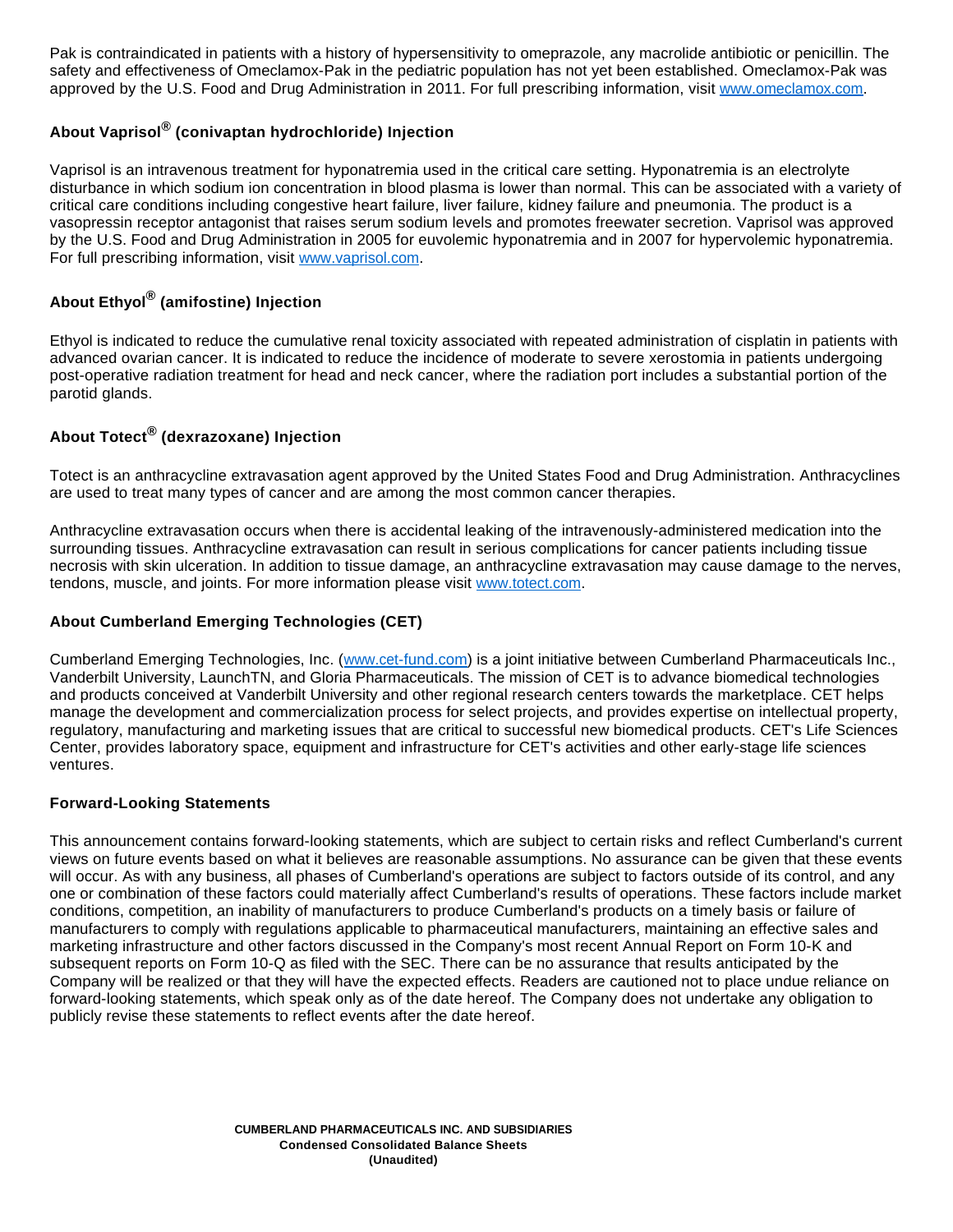|                                                                    |    | <b>June 30,</b><br>2017 |            | December 31,<br>2016 |  |  |
|--------------------------------------------------------------------|----|-------------------------|------------|----------------------|--|--|
| <b>ASSETS</b>                                                      |    |                         |            |                      |  |  |
| Current assets:                                                    |    |                         |            |                      |  |  |
| Cash and cash equivalents                                          | \$ | 34,616,105              | \$         | 34,510,330           |  |  |
| Marketable securities                                              |    | 14,356,326              |            | 15,622,111           |  |  |
| Accounts receivable, net of allowances                             |    | 6,106,915               |            | 7,330,127            |  |  |
| Inventories, net                                                   |    | 5,554,324               |            | 5,371,729            |  |  |
| Other current assets                                               |    | 2,659,483               |            | 2,710,967            |  |  |
| Total current assets                                               |    | 63,293,153              | 65,545,264 |                      |  |  |
| Property and equipment, net                                        |    | 495,328                 |            | 464,454              |  |  |
| Intangible assets, net                                             |    | 21,812,015              |            | 22,154,176           |  |  |
| Other assets                                                       |    | 2,202,296               |            | 2,120,742            |  |  |
| Deferred tax assets, net                                           |    |                         |            | 3,119,930            |  |  |
| <b>Total assets</b>                                                | \$ | 87,802,792              | \$         | 93,404,566           |  |  |
| <b>LIABILITIES AND EQUITY</b>                                      |    |                         |            |                      |  |  |
| <b>Current liabilities:</b>                                        |    |                         |            |                      |  |  |
| Accounts payable                                                   | \$ | 6,411,517               | \$         | 8,036,611            |  |  |
| Other current liabilities                                          |    | 6,569,773               |            | 6,755,652            |  |  |
| <b>Total current liabilities</b>                                   |    | 12,981,290              |            | 14,792,263           |  |  |
| Revolving line of credit                                           |    | 6,700,000               |            | 4,100,000            |  |  |
| Other long-term liabilities                                        |    | 1,627,946               |            | 1,391,484            |  |  |
| <b>Total liabilities</b>                                           |    | 21,309,236              |            | 20,283,747           |  |  |
| Commitments and contingencies                                      |    |                         |            |                      |  |  |
| Equity:                                                            |    |                         |            |                      |  |  |
| Shareholders' equity:                                              |    |                         |            |                      |  |  |
| Common stock-no par value; 100,000,000 shares authorized;          |    |                         |            |                      |  |  |
| 15,937,595 and 16,074,176 shares issued and outstanding as of June |    |                         |            |                      |  |  |
| 30, 2017 and December 31, 2016, respectively                       |    | 53,403,852              |            | 54,643,268           |  |  |
| Retained earnings                                                  |    | 13,252,798              |            | 18,604,931           |  |  |
| Total shareholders' equity                                         |    | 66,656,650              |            | 73,248,199           |  |  |
| Noncontrolling interests                                           |    | (163,094)               |            | (127, 380)           |  |  |
| <b>Total equity</b>                                                |    | 66,493,556              |            | 73,120,819           |  |  |
| Total liabilities and equity                                       | \$ | 87,802,792              | \$         | 93,404,566           |  |  |

#### **CUMBERLAND PHARMACEUTICALS INC. AND SUBSIDIARIES Condensed Consolidated Statements of Operations and Comprehensive Income (loss) (Unaudited)**

|                                                                            | Three months ended June 30, |               |           |            | Six months ended June 30, |               |           |              |  |
|----------------------------------------------------------------------------|-----------------------------|---------------|-----------|------------|---------------------------|---------------|-----------|--------------|--|
|                                                                            |                             | 2017          |           | 2016       |                           | 2017          |           | 2016         |  |
| Net revenues                                                               | \$                          | 8,667,127     | \$        | 7,414,835  | \$                        | 18,303,882    | \$        | 15, 152, 367 |  |
| Costs and expenses:                                                        |                             |               |           |            |                           |               |           |              |  |
| Cost of products sold                                                      |                             | 1,668,926     |           | 1,155,261  |                           | 3,050,423     |           | 2,379,200    |  |
| Selling and marketing                                                      |                             | 4,654,933     |           | 3,272,279  |                           | 9,947,953     |           | 6,971,241    |  |
| Research and development                                                   |                             | 1,080,426     |           | 678,780    |                           | 1,978,789     |           | 1,385,252    |  |
| General and administrative                                                 |                             | 2,353,140     | 1,874,396 |            |                           | 4,463,373     | 3,952,368 |              |  |
| Amortization                                                               |                             | 590,573       |           | 539,428    |                           | 1,202,017     |           | 1,070,198    |  |
| Total costs and expenses                                                   |                             | 10,347,998    |           | 7,520,144  |                           | 20,642,555    |           | 15,758,259   |  |
| Operating income (loss)                                                    |                             | (1,680,871)   |           | (105, 309) |                           | (2,338,673)   |           | (605, 892)   |  |
| Interest income                                                            |                             | 69,481        |           | 31,483     |                           | 122,016       |           | 108,612      |  |
| Interest expense                                                           |                             | (30,029)      |           | (28, 247)  |                           | (61, 744)     |           | (48, 689)    |  |
| Income (loss) before income taxes                                          |                             | (1,641,419)   |           | (102, 073) |                           | (2,278,401)   |           | (545,969)    |  |
| Income tax (expense) benefit                                               |                             | (3,535,783)   |           | 41,135     |                           | (4, 192, 370) |           | 216,474      |  |
| Net income (loss)<br>Net loss at subsidiary attributable to noncontrolling |                             | (5, 177, 202) |           | (60, 938)  |                           | (6,470,771)   |           | (329, 495)   |  |
| interests                                                                  |                             | 16,591        |           | 12,894     |                           | 35,714        |           | 28,340       |  |
| Net income (loss) attributable to common<br>shareholders                   |                             | (5, 160, 611) | \$        | (48, 044)  | S                         | (6,435,057)   | S         | (301, 155)   |  |
| Earnings (loss) per share attributable to common<br>shareholders           |                             |               |           |            |                           |               |           |              |  |
| - basic                                                                    | \$                          | (0.32)        | \$        |            | \$                        | (0.40)        | \$        | (0.02)       |  |
| - diluted                                                                  | \$                          | (0.32)        | \$        |            | \$                        | (0.40)        | \$        | (0.02)       |  |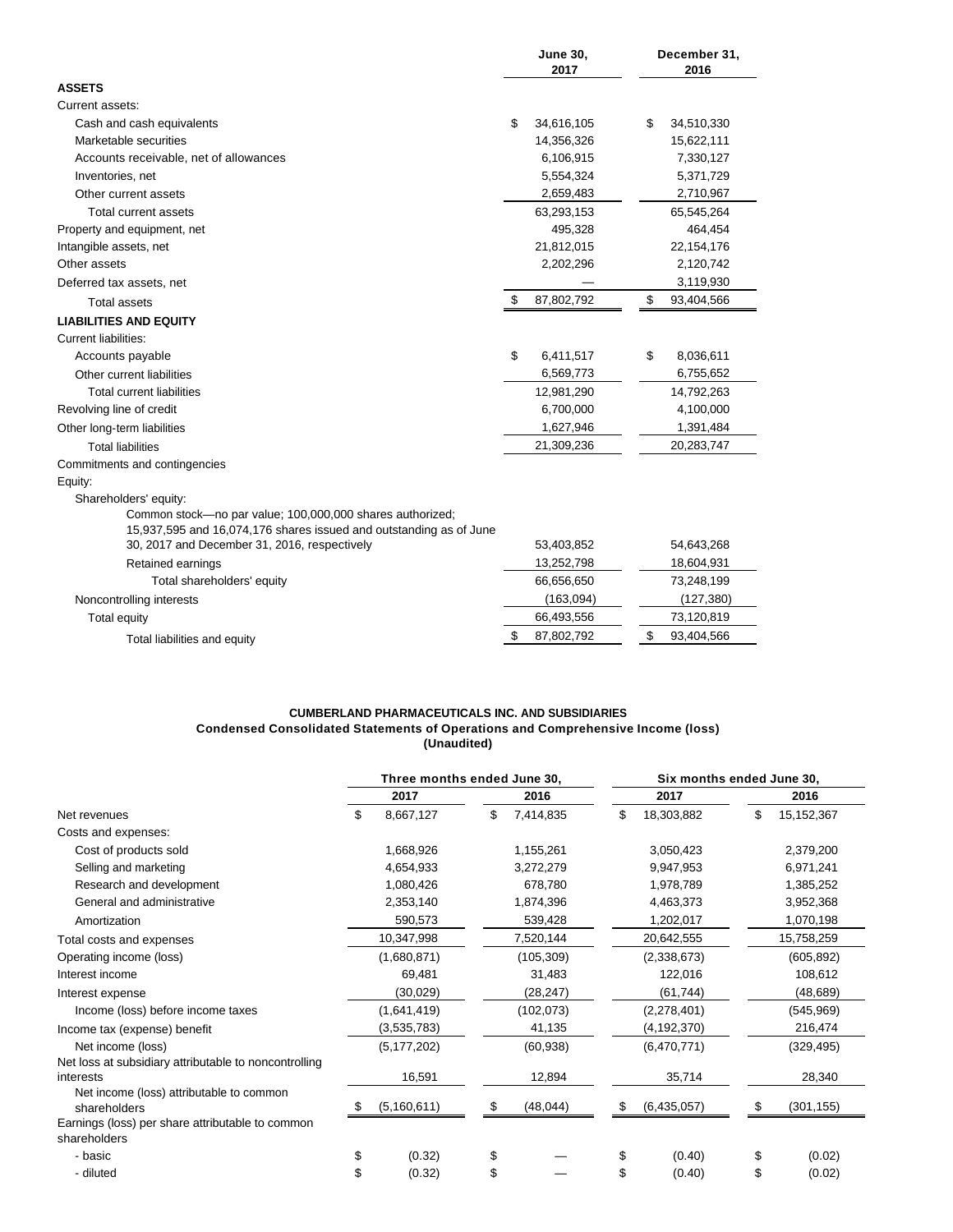| Weighted-average shares outstanding                                   |               |            |             |            |
|-----------------------------------------------------------------------|---------------|------------|-------------|------------|
| - basic                                                               | 16.011.758    | 16.247.028 | 16.026.935  | 16.293.744 |
| - diluted                                                             | 16.011.758    | 16.247.028 | 16.026.935  | 16.293.744 |
| Comprehensive income (loss) attributable to common                    |               |            |             |            |
| shareholders<br>Net loss at subsidiary attributable to noncontrolling | (5,160,611)   | (48, 044)  | (6,435,057) | (301, 155) |
| interests                                                             | 16.591        | 12.894     | 35.714      | 28.340     |
| Total comprehensive income (loss)                                     | (5, 177, 202) | (60, 938)  | (6,470,771) | (329, 495) |

#### **CUMBERLAND PHARMACEUTICALS INC. AND SUBSIDIARIES Condensed Consolidated Statements of Cash Flows (Unaudited)**

|                                                                                         | Six months ended June 30, |                  |  |  |
|-----------------------------------------------------------------------------------------|---------------------------|------------------|--|--|
|                                                                                         | 2017                      | 2016             |  |  |
| Cash flows from operating activities:                                                   |                           |                  |  |  |
| Net income (loss)                                                                       | (6,470,771)<br>\$         | \$<br>(329, 495) |  |  |
| Adjustments to reconcile net income (loss) to net cash used in operating<br>activities: |                           |                  |  |  |
| Depreciation and amortization expense                                                   | 1,314,293                 | 1,171,437        |  |  |
| Deferred tax expense                                                                    | 4,293,963                 | 533,067          |  |  |
| Share-based compensation                                                                | 551,255                   | 408,226          |  |  |
| Excess tax (benefit) expense derived from exercise of stock options                     | (91, 109)                 | 835,016          |  |  |
| Noncash interest expense                                                                | 51,216                    | 37,323           |  |  |
| Noncash investment gains                                                                | (18,706)                  | (51, 213)        |  |  |
| Net changes in assets and liabilities affecting operating activities:                   |                           |                  |  |  |
| Accounts receivable                                                                     | 1,223,213                 | 1,526,175        |  |  |
| Inventories                                                                             | (182, 595)                | (651, 538)       |  |  |
| Other current assets and other assets                                                   | (81, 286)                 | (97, 871)        |  |  |
| Accounts payable and other current liabilities                                          | (1,920,653)               | (4,061,546)      |  |  |
| Other long-term liabilities                                                             | 240,185                   | 136,483          |  |  |
| Net cash used in operating activities                                                   | (1,090,995)               | (543, 936)       |  |  |
| Cash flows from investing activities:                                                   |                           |                  |  |  |
| Additions to property and equipment                                                     | (143, 150)                | (70, 454)        |  |  |
| Purchases of marketable securities                                                      | (1, 201, 895)             | (2,959,285)      |  |  |
| Proceeds from sale of marketable securities                                             | 2,486,386                 | 3,009,459        |  |  |
| Additions to intangible assets                                                          | (753,900)                 | (1,077,547)      |  |  |
| Net cash provided by (used in) investing activities                                     | 387,441                   | (1,097,827)      |  |  |
| Cash flows from financing activities:                                                   |                           |                  |  |  |
| Net borrowings on line of credit                                                        | 2,600,000                 | 1,800,000        |  |  |
| Excess tax expense derived from exercise of stock options                               |                           | (835,016)        |  |  |
| Repurchase of common shares                                                             | (1,790,671)               | (1,689,040)      |  |  |
| Net cash provided by (used in) financing activities                                     | 809,329                   | (724, 056)       |  |  |
| Net increase (decrease) in cash and cash equivalents                                    | 105,775                   | (2,365,819)      |  |  |
| Cash and cash equivalents at beginning of period                                        | 34,510,330                | 38,203,059       |  |  |
| Cash and cash equivalents at end of period                                              | \$<br>34,616,105          | \$<br>35,837,240 |  |  |
|                                                                                         |                           |                  |  |  |

#### **CUMBERLAND PHARMACEUTICALS INC. AND SUBSIDIARIES**

Reconciliation of Net Income (loss) Attributable to Common Shareholders to Adjusted Earnings (loss) and Adjusted Diluted Earnings (loss) Per Share (Unaudited)

|                                                                          | Three months ended June 30,<br>2017 |                              | Three months ended June 30,<br>2016 |                    |  |                              |  |
|--------------------------------------------------------------------------|-------------------------------------|------------------------------|-------------------------------------|--------------------|--|------------------------------|--|
|                                                                          | Earnings<br>impact                  | Earnings per<br>share impact |                                     | Earnings<br>impact |  | Earnings per<br>share impact |  |
| Net income (loss) attributable to common<br>shareholders                 | (5,160,611)                         | (0.32)                       |                                     | (48.044)           |  |                              |  |
| Less: Net loss at subsidiary attributable to noncontrolling<br>interests | 16.591                              |                              |                                     | 12.894             |  |                              |  |
| Net income (loss)                                                        | (5, 177, 202)                       | (0.32)                       |                                     | (60, 938)          |  |                              |  |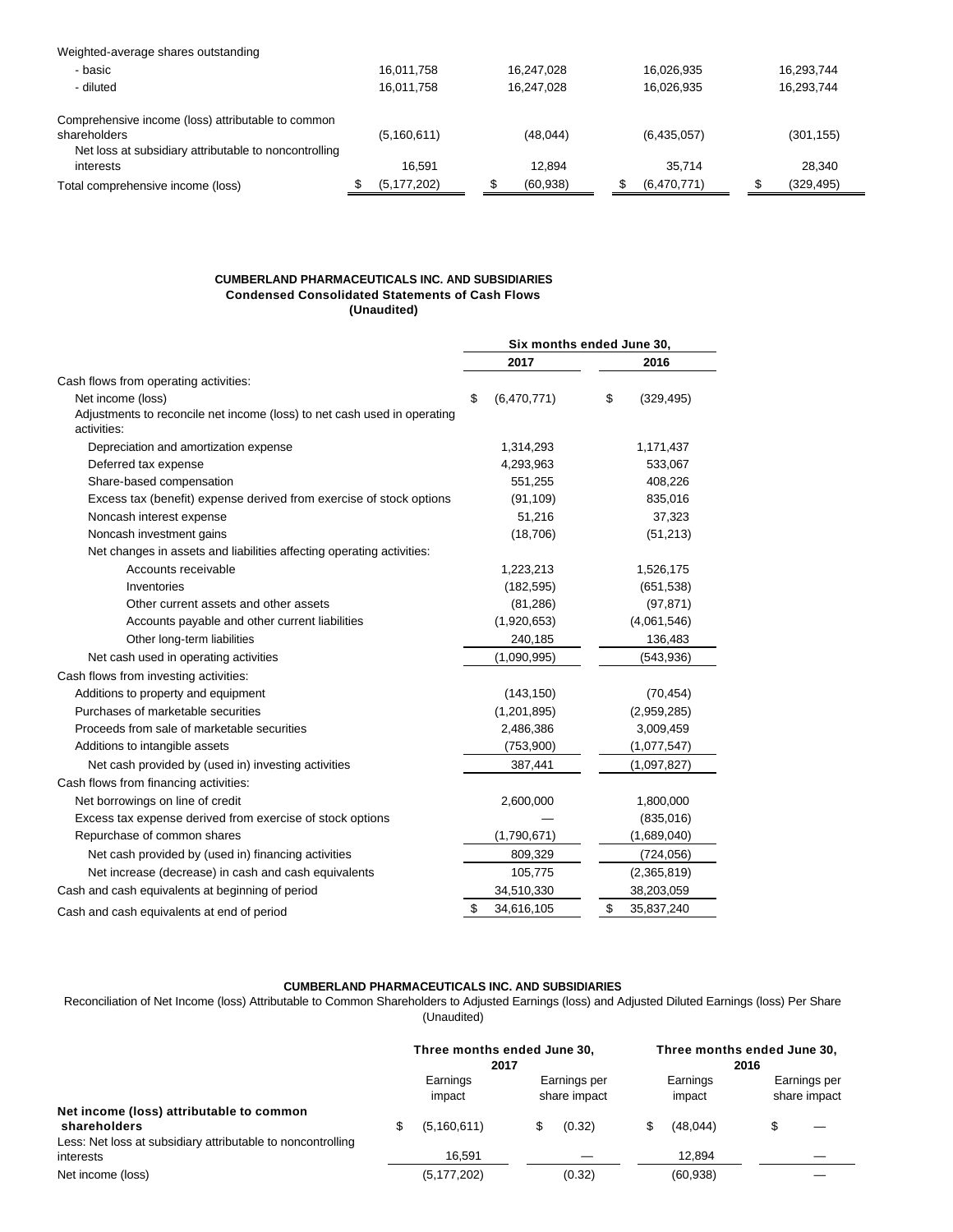| Adjustments to net income (loss)                                                         |            |            |           |            |
|------------------------------------------------------------------------------------------|------------|------------|-----------|------------|
| Income tax                                                                               | 3.535.783  | 0.22       | (41, 135) |            |
| Depreciation and amortization                                                            | 652.808    | 0.04       | 589.344   | 0.04       |
| Share-based compensation (a)                                                             | 296.670    | 0.02       | 233,448   | 0.01       |
| Interest income                                                                          | (69, 481)  |            | (31,483)  |            |
| Interest expense                                                                         | 30.029     |            | 28.247    |            |
| <b>Adjusted Earnings (loss) and Adjusted Diluted</b><br><b>Earnings (loss) Per Share</b> | (731, 393) | (0.05)     | 717.483   | 0.04       |
|                                                                                          |            |            |           |            |
| Diluted weighted-average common shares outstanding:                                      |            | 16.011.758 |           | 16.523.680 |

|                                                                                                                         | Six months ended June 30,<br>2017 |                    |                              |            |    | Six months ended June 30,<br>2016 |                              |            |  |  |
|-------------------------------------------------------------------------------------------------------------------------|-----------------------------------|--------------------|------------------------------|------------|----|-----------------------------------|------------------------------|------------|--|--|
|                                                                                                                         |                                   | Earnings<br>impact | Earnings per<br>share impact |            |    | Earnings<br>impact                | Earnings per<br>share impact |            |  |  |
| Net income (loss) attributable to common<br>shareholders<br>Less: Net loss at subsidiary attributable to noncontrolling | \$                                | (6,435,057)        | \$                           | (0.40)     | \$ | (301, 155)                        | \$                           | (0.02)     |  |  |
| interests                                                                                                               |                                   | 35,714             |                              |            |    | 28,340                            |                              |            |  |  |
| Net income (loss)                                                                                                       |                                   | (6,470,771)        |                              | (0.40)     |    | (329, 495)                        |                              | (0.02)     |  |  |
| Adjustments to net income (loss)                                                                                        |                                   |                    |                              |            |    |                                   |                              |            |  |  |
| Income tax expense (benefit)                                                                                            |                                   | 4,192,370          |                              | 0.26       |    | (216, 474)                        |                              | (0.01)     |  |  |
| Depreciation and amortization expense                                                                                   |                                   | 1,314,293          |                              | 0.08       |    | 1,171,437                         |                              | 0.07       |  |  |
| Share-based compensation (a)                                                                                            |                                   | 551,255            |                              | 0.03       |    | 408,226                           |                              | 0.03       |  |  |
| Interest income                                                                                                         |                                   | (122, 016)         |                              | (0.01)     |    | (108, 612)                        |                              | (0.01)     |  |  |
| Interest expense                                                                                                        |                                   | 61,744             |                              |            |    | 48,689                            |                              |            |  |  |
| <b>Adjusted Earnings (loss) and Adjusted Diluted</b>                                                                    |                                   |                    |                              |            |    |                                   |                              |            |  |  |
| <b>Earnings (loss) Per Share</b>                                                                                        |                                   | (473, 125)         | S                            | (0.03)     |    | 973,771                           |                              | 0.06       |  |  |
| Diluted weighted-average common shares outstanding:                                                                     |                                   |                    |                              | 16,026,935 |    |                                   |                              | 16,622,448 |  |  |

The Company provided the above adjusted supplemental financial performance measures, which are considered "non-GAAP" financial measures under applicable Securities and Exchange Commission rules and regulations. These financial measures should be considered supplemental to, and not as a substitute for, financial information prepared in accordance with Generally Accepted Accounting Principles ("GAAP"). The definition of these supplemental measures may differ from similarly titled measures used by others.

Because these supplemental financial measures exclude the effect of items that will increase or decrease the Company's reported results of operations, management strongly encourages investors to review the Company's consolidated financial statements and publicly filed reports in their entirety. A reconciliation of the supplemental financial measures to the most directly comparable GAAP financial measures is included in the tables accompanying this release.

Cumberland's management believes these supplemental financial performance measures are important as they are used by management, along with financial measures in accordance with GAAP, to evaluate the Company's operating performance. In addition, Cumberland believes that they will be used by certain investors to measure the Company's operating results. Management believes that presenting these supplemental measures provides useful information about the Company's underlying performance across reporting periods on a consistent basis by excluding items that Cumberland does not believe are indicative of its core business performance or reflect long-term strategic activities. Certain of these items are not settled through cash payments and include: depreciation, amortization, share-based compensation expense and income taxes. Cumberland utilizes its net operating loss carryforwards to pay minimal income taxes. In addition, the use of these financial measures provides greater transparency to investors of supplemental information used by management in its financial and operational decision-making, including the evaluation of the Company's operating performance.

The Company defines these supplemental financial measures as follows:

- **Adjusted Earnings (loss):** net income (loss) adjusted for the impact of income taxes, depreciation and amortization expense, share-based compensation and interest income and interest expense.
	- (a) Represents the share-based compensation of Cumberland.
- **Adjusted Diluted Earnings (loss) Per Share:** Adjusted Earnings (loss) divided by diluted weighted-average